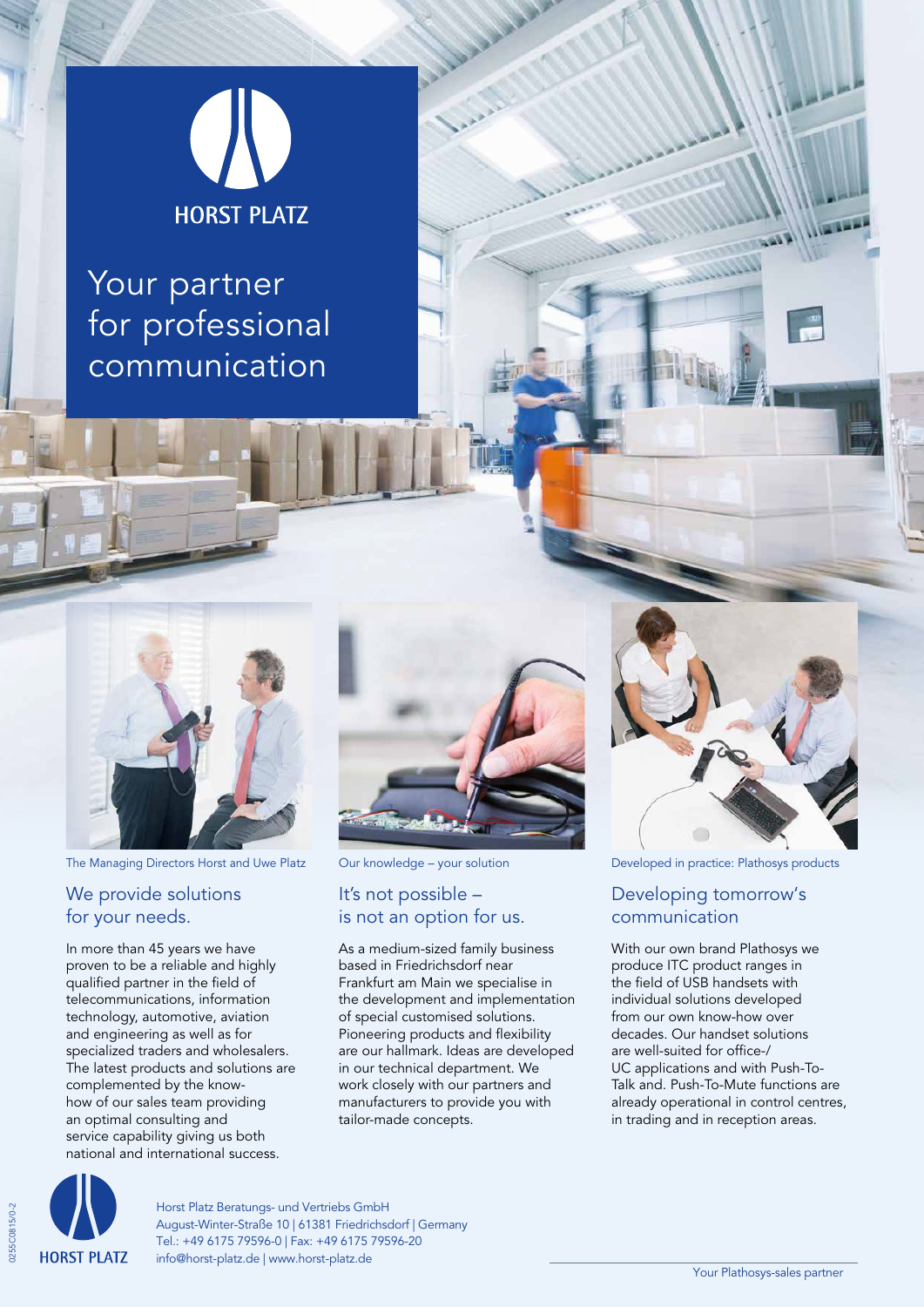

# plathosys®

The flexible USB handset for the office and Unified Communications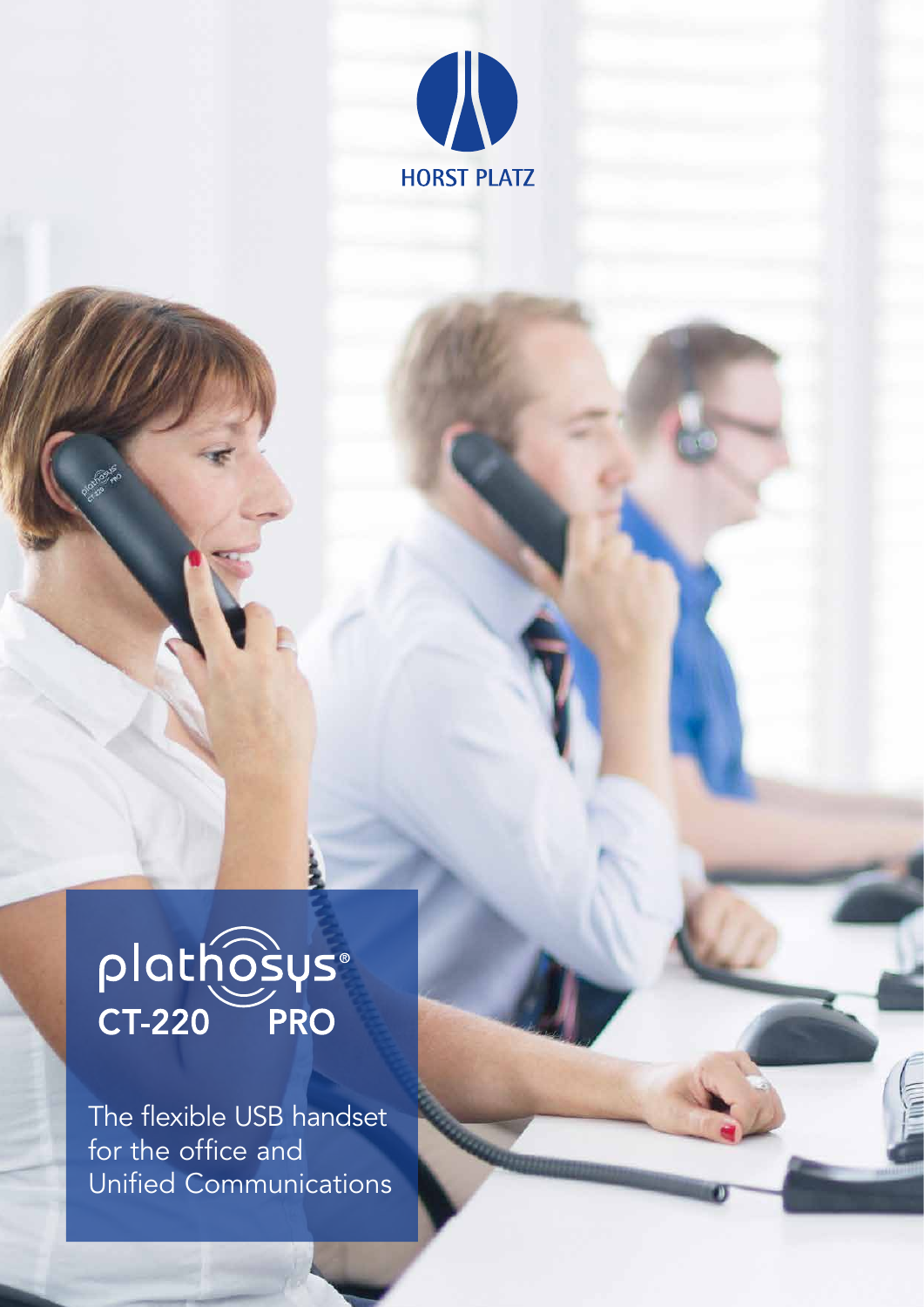## plathosys® **CT-220 PRO**

A handset for the modern workplace – where your PC becomes a highly effective telephone

### Plathosys CT 220 PRO: For crystal clear communication in the office

The elegant USB handset Plathosys CT 220 PRO provides with its wideband audio performance excellent voice quality and natural sound experience when used as PC telephony.

Thanks to the assistance of the standard Hearing-Aid-Compatibility (HAC) the CT 220 PRO also allows those with hearing aids to use the very latest modern communication technology in an age of Unified Communications.

Through the HID standard (Human Interface Device) the CT 220 PRO links automatically into every PC environment. The different connection possibilities for high value headsets and passive loudspeakers offer the user a great deal of flexibility, as e.g. in switching from handsets to headsets or when connecting an external loudspeaker. \*

Our development team will be pleased to provide support in customising your individual requirements and in integrating the Plathosys CT 220 PRO into your applications through API programming.



Accessories for the Plathosys CT 220 PRO such as e.g. cordless & corded headsets (e.g. the Jabra PRO 9465 DUO (binaural) or Jabra BIZ 2400 (monaural)) are readily available from us. Further models on demand.

#### Technical data

- Power supply (USB: 5V, max. 500mA)
- USB 1.1, 2.0 & 3.0
- USB connecting cable 2 m
- Coiled length handset cable 50 cm
- The system is addressable for 32 Bit and 64 Bit

#### Scope of delivery

- Handset with coiled cable
- USB base station
- USB connecting cable A-B (with a special shield)
- Operating instructions

#### Material description **Part No.** Part No.

• Sturdy casing made of flame retardant plastic PC-ABS (Norm UL 94)

#### System requirements

- MS Windows XP / 2000 / Vista
- MS Windows 7 / 8.1
- Standard-USB Port (1.1. or higher)

104074